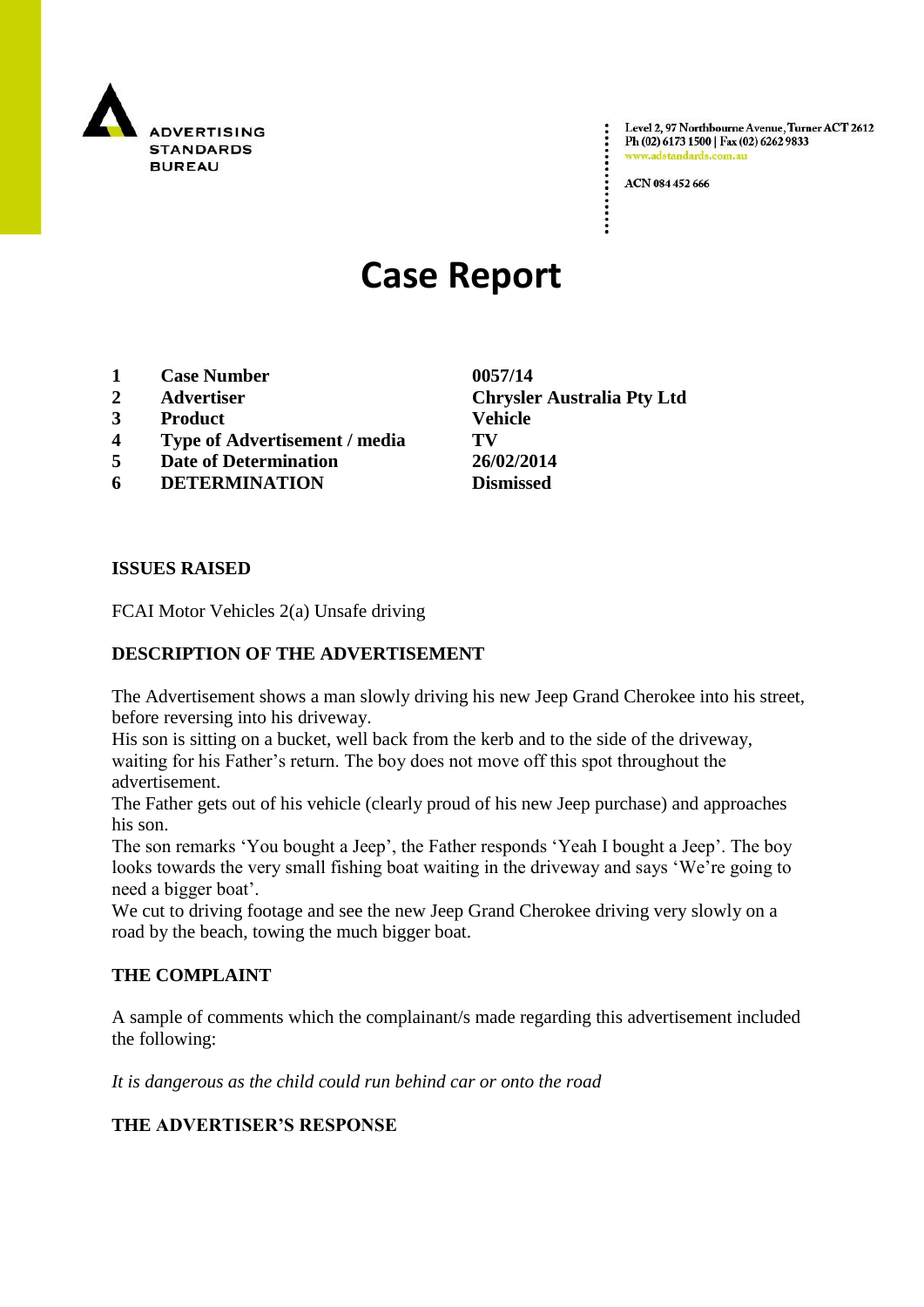Comments which the advertiser made in response to the complainant/s regarding this advertisement include the following:

*In this particular commercial, the safety of the boy was paramount at all times.*

*- The advertisement does not portray unsafe driving in any way.*

*- The car is being driven very slowly and the male driver is well aware that the child is there.*

*- The child is sitting well back from the kerb (approximately 3m) and driveway* 

*(approximately 5m), and he does not move off the bucket whilst the car is being reversed. The driver of the car can see where the boy is at all times.*

*- The Jeep Grand Cherokee Laredo is fitted with a ParkView Back Up Camera with ParkSense Rear Park Assist System and this displays a rearview video image.*

## **THE DETERMINATION**

The Advertising Standards Board (Board) was required to determine whether the material before it was in breach of the Federal Chamber of Automotive Industries Advertising for Motor Vehicles Voluntary Code of Practice (the FCAI Code) and the Advertiser Code of Ethics (the Code).

To come within the FCAI Code, the material being considered must be an advertisement. The FCAI Code defines an advertisement as follows: "matter which is published or broadcast in all of Australia, or in a substantial section of Australia, for payment or other valuable consideration and which draws the attention of the public, or a segment of it, to a product, service, person, organisation or line of conduct in a manner calculated to promote or oppose directly or indirectly that product, service, person, organisation or line of conduct". The Board decided that the material in question was available in Australia or in a substantial

section of Australia for payment or valuable consideration. The Board determined that the material draws the attention of the public or a segment of it to

a product being a Chrysler Grand Cherokee in a manner calculated to promote that product. The Board considered that in line with previous decisions around the scope of the FCAI Code, the marketing communication is an advertisement as defined by the FCAI Code. The Board also considered whether the advertisement was for a motor vehicle. Motor vehicle is defined in the FCAI Code as meaning: "passenger vehicle; motorcycle; light commercial vehicle and off-road vehicle".

The Board determined that the Chrysler Grand Cherokee shown in the advertisement was a vehicle as defined in the FCAI Code.

The Board determined that the material before it was an advertisement for a motor vehicle and therefore that the FCAI Code applied.

The Board noted the complainant's concerns that the advertisement depicts a car reversing near a young child which is dangerous.

The Board considered clause 2(a) of the FCAI Code. Clause 2(a) requires that:

Advertisements for motor vehicles do not portray ...unsafe driving, including reckless or menacing driving that would breach any Commonwealth law or the law of any State or Territory in the relevant jurisdiction in which the advertisement is published or broadcast dealing with road safety or traffic regulation, if such driving were to occur on a road or roadrelated area, regardless of where the driving is depicted in the advertisement.' The Code provides the following as examples, "Vehicles travelling at excessive speed; sudden, extreme and unnecessary changes in direction and speed of a motor vehicle…"

The Board noted it had previously dismissed a case where a BMW was shown reversing close to young children (0143/11) where: